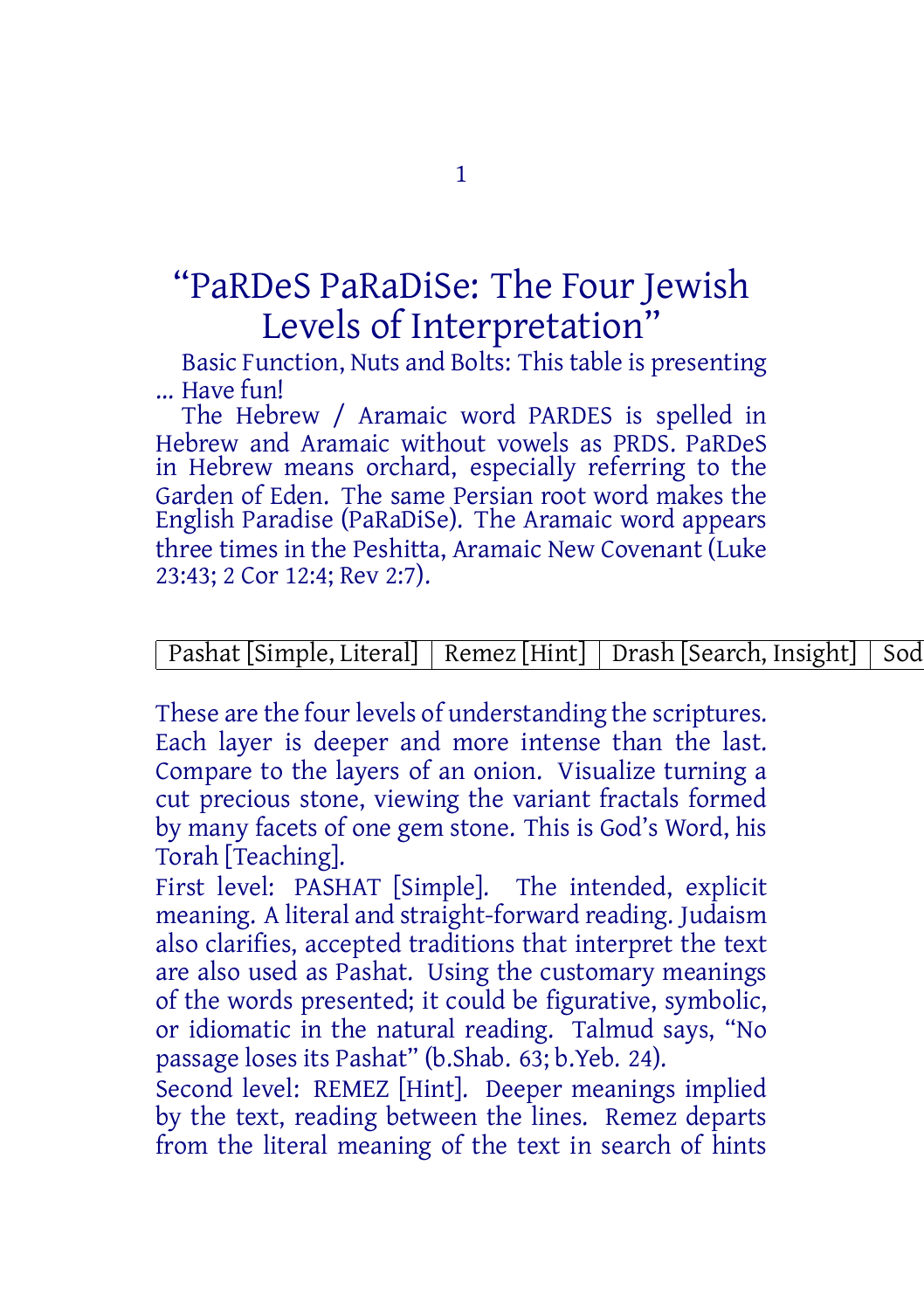and allusions. Comparing textual variations and using linguistic analysis, possibly morphing the letters as the text allows. Example, Hebrew can be used as letters, numbers, pictures, musical notes, and measurements.

Third level: DRASH [Search]. Allegory, type or discourse application of the text. Search the text in relation to the rest of the Scriptures, other literature, or life itself in order to develop a teaching. Can include moral teachings and Torah based legal court rulings.

it Three features of a Drash:it\* 1. It does not contradict any Pashat meaning. 2. Let scripture interpret scripture. Let the use of words or phrases in the whole clarify the specific passages. 3. Primary parts of allegories represent specific realities. Allegories, like parables, have limits to their application.

Fourth level: SOD [Hidden]. The hidden, secret or mystic meaning of a text. This could involve rendering the letters to prime roots, paleo-Hebrew pictures, numerology, musical notes; a primary form that reveals unseen meanings.

Organized by Thomas Robinson for One Unity Resource Bible, 2016

Reference Articles:

Drizin, R.-H. Pardes. Retrieved September 25, 2016, from Chabad.org, http://www.chabad.org/kabbalah/article\_cdo/aid/1270231/jewish/Introduction.htm

Poltorak, A. (2010, November 15). The Five levels of interpretation. Retrieved September 25, 2016, from http:// www.chabad.org/ library/ article\_cdo/ aid/ 312116/ jewish/The-Five-Levels-of-Interpretation.htm

Trimm, D. J. (2014, June). PaRDeS: Four Levels of Interpretation Retrieved from http://nazarenejudaism.com/? page id=93